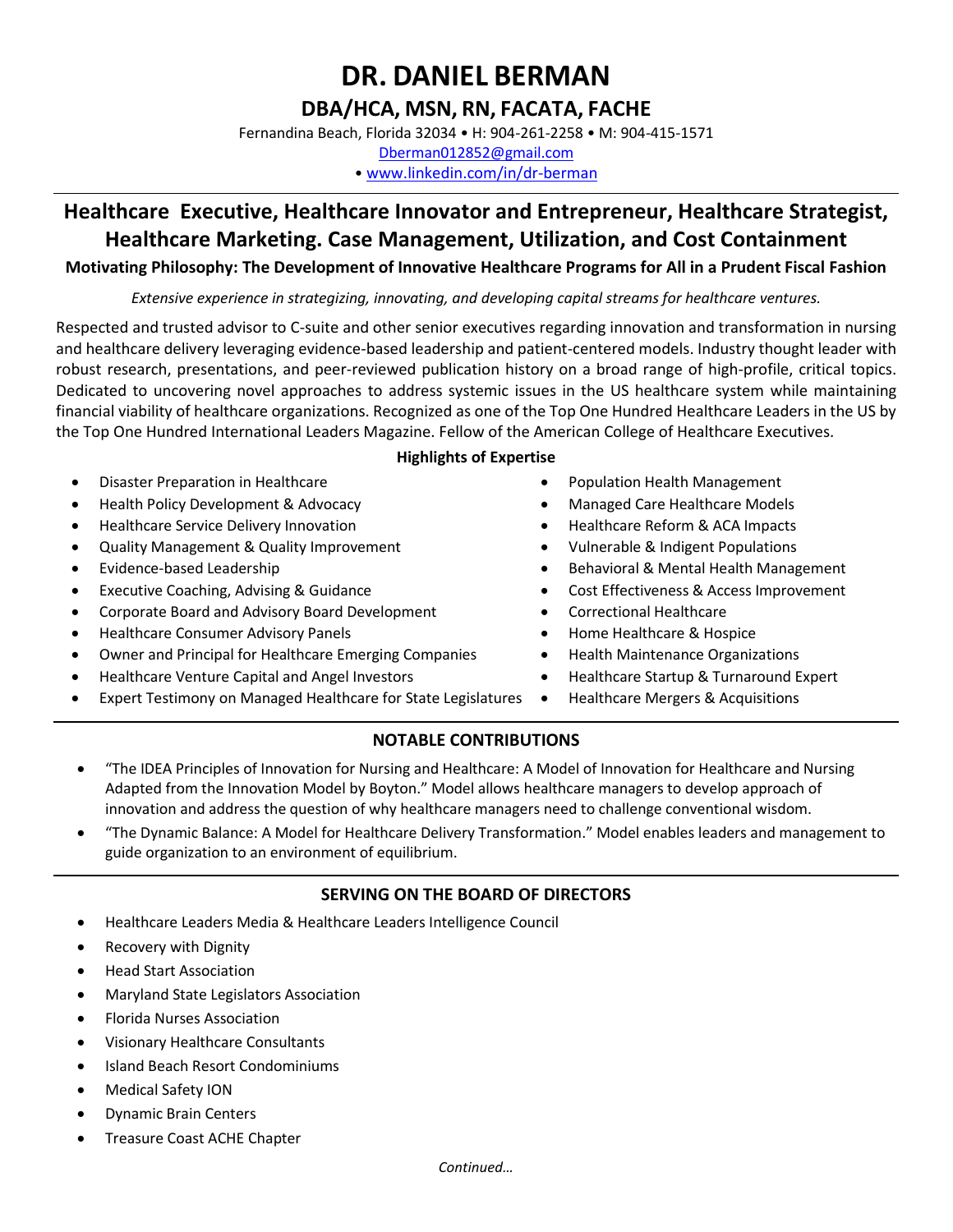Page 2

• Fit for Life

### **PRINCIPAL AND OWNER OF HEALTHCARE COMPANIES**

- Recovery with Dignity, A Substance Abuse Outpatient Counseling Center
- Visionary Healthcare Reengineering Consultants, A Healthcare Consulting and Advisory Company
- Visionary Healthcare Institute, A Not-for-Profit Industry Research Center
- Healthcare Innovation Institute, A Healthcare Innovation Center
- Dr. Dan Berman, A Healthcare Thought Leadership Center
- Dynamic Brain Center, A Residential Treatment Center for Closed Head Injuries and Concussions

### **PUBLIC SPEAKING**

Dr. Berman has provided public speaking services for multiple organizations; highlights include:

- Population Health and Chronic Diseases: Seminar covers how to organize care within specific disease categories, understand the economic benefits of providing care in this model, and how to implement this model within their specific healthcare organization.
- Innovation and Change in Healthcare: Seminar covers what healthcare entrepreneurism and entrepreneurialism in healthcare is, existing innovation and change models in healthcare and how they apply today, and generating and developing new innovative approaches to healthcare.
- Healthcare Delivery and Legislative Issues: Seminar deliberates where the predictive future for healthcare delivery is going for the next five to seven years. Includes a review of economic trends facing healthcare, how healthcare legislation is created, how it impacts healthcare delivery at state and federal levels, and how it factors into present state and federal legislation and elections.

#### **PROFESSIONAL EXPERIENCE**

Various Engagements, Multiple Locations

#### **Executive Healthcare Consultant,** 2006 to Present

Offer expert consulting and advising on a broad range of issues impacting healthcare administration, healthcare delivery, consumer education, and cost management.

- *Vice President of Business Development and Planning,* 2018 to Present, Dynamic Brain Center, Denver, CO: Drive business development strategy and execution.
- *Chief Innovation Officer*, 2015 to Present, Center for Health Practitioner Innovations, Fernandina Beach, FL: Spearheaded launch of new company, generating \$3M in revenue.
- *Founder & Chief Executive Thinker,* 2010 to Present, Center for Healthcare Thinking and Innovation, Jensen Beach, FL.
- *Project Consultant,* 2009 to Present, Mental Health Association of Palm Beach County, Palm Beach, FL: Primary researcher and program consultant for grant-funded project developing model to integrate primary medical care and behavioral healthcare in Palm Beach County.
- *Pathways to Excellence Surveyor,* 2008 to Present, American Nurses Credentialing Center, Washington, DC: Serve as a surveyor for the Pathways to Excellence Certification Program a division of the Hospital Magnet Program
- *Chief Strategy Officer, Chairman of the Board, and Founder,* 2016 to 2017, Center for Healthcare Innovations and Healthcare Innovation Institute, FL & IA: Conceptualized, launched, and led full-service management and solutions consulting group and innovation incubator, respectively.
- *Consultant Surveyor,* 2006 to 2009, Mental Health Association of Palm Beach County, Palm Beach, FL: Surveyed and certified healthcare delivery systems for jails and prisons in the process of receiving accreditation.
- Major working projects and published articles, 2014 to 2015:
	- *Continued…* – Wrote and published on national healthcare discussion and need to pressure healthcare leaders to transition from outcome-focused to patient-centered approach; operational utilization of DNP vs PhD in Nursing for improvement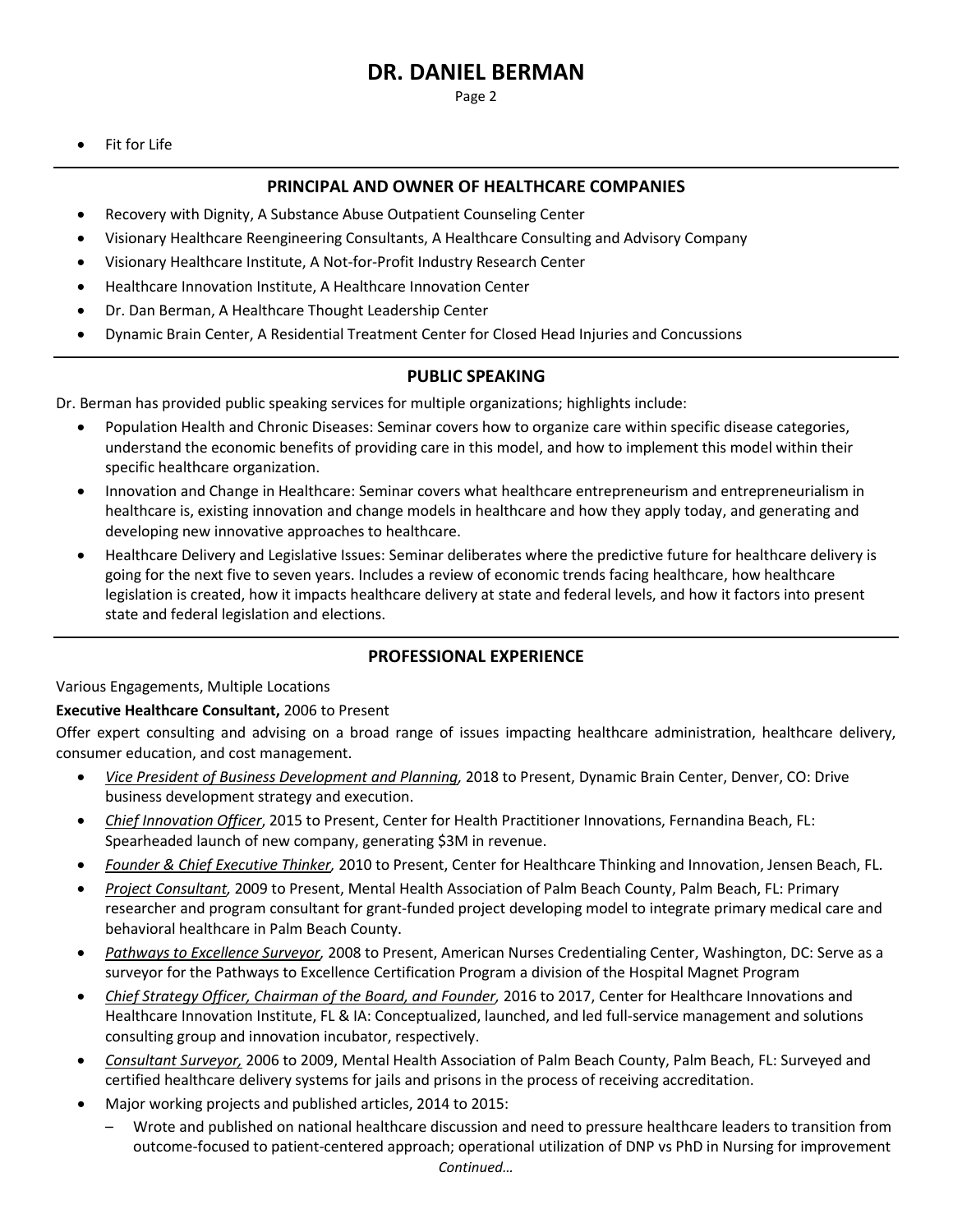Page 3

in cost effectiveness; importance of assisting consumers in understanding need to maintain awareness of changing healthcare landscape and role in providing services to consumers and healthcare constituents.

- Developed quality metric and analytics courses University of South Dakota's medical school programs.
- Designed national model on dynamic balance, recognized as accepted and dedicated model for the improvement of delivery of healthcare through systems change agents working within a delicate balance of cost effectiveness and quality of care.
- Gathered and interpreted qualitative data on benefit of education models for improvement of professional development of nursing students and related healthcare providers.

# AIDS Healthcare Foundation, Los Angeles, California

# **Quality Improvement Director,** 2005 to 2007

Oversaw Quality Improvement (QI) for staff model outpatient clinics and managed care division of Medicare and Medicaid Special Needs contracts. Served as Clinical Quality Expert charged with developing quality projects, conducting applied quality research, designing and analyzing data searches, and influencing change recommendations for multiple areas: medical staff quality, provider peer review, clinical nursing, administrative efficiency, pharmacy and therapeutics, managed care division, state and national accreditation, adherence protocols for chronic disease states, research committee, coordination of benchmarking study, risk management, medical records, nursing education, home health quality improvement. Assisted with evaluation of AIDS/HIV training for global programs. Acted as legislative and regulatory compliance advisor.

- Restructured and expanded QI one department with seven indicators to seven departments with 35 indicators along with benchmarking projects with medical and nursing staff, Lean Sigma practices, national standards for various disease states, and regulatory compliance requirements.
- Spearheaded implementation of Root Cause Analysis (RCA) and FEMA structures.
- Collaborated with Chief of Medicine to provide expert advice on improving provider behavior and developing of clinician/provider report cards.
- Achieved and maintained 100% participation in system-wide quality improvement during entire tenure as Quality Clinical Expert.
- Drove 50% reduction in physician non-compliance with treatment regimens.

### MHMRA of Harris County, Houston, Texas

### **Director of Inpatient Services/Director of Nursing, Inpatient Care,** 2001 to 2005

Earned promotion from Director of Nursing to Director of Inpatient care after only six months. Directed licensed and nonlicensed nursing for a 176-bed, publicly-funded, freestanding, inpatient acute care mental health hospital within a correctional facility providing substance abuse and mental health services. Indirectly supervised 110-member staff of licensed nurses, nurses' aides, social workers, nurse discharge planners, caseworker aides, and counselors. Monitored medication errors and reviewed quality of nurses' notes. Attended daily case management meetings with Medical Director to ensure accuracy of information prior to communication to staff; conducted rounds twice per-day. Handled scheduling, overtime, and FTE utilization. Administered contracts with labs, offsite pharmacy services, and staffing agencies. Managed budgets and cost control.

- Enforced adherence to nursing policies by chairing bi-monthly nursing leadership team meetings as well as rewriting and implementing policies to comply with Texas' Nurse Practice Act.
- Orchestrated implementation and oversaw risk management programs and clinical preparations for accreditation visits and investigations by state agencies.
- Chaired Quality Improvement Committee and Patient Care Committee; served as member of Patient Safety Committee, Senior Management Committee, and JCAHO Task Force
- Decreased reliance on outside nursing agencies by 25% while reducing internal staff overtime by 25% over the course of three years.
- Overhauled process for updating patient documentation that addressed long-standing physician complaints, increased accuracy of information flow, and streamlined discharge.